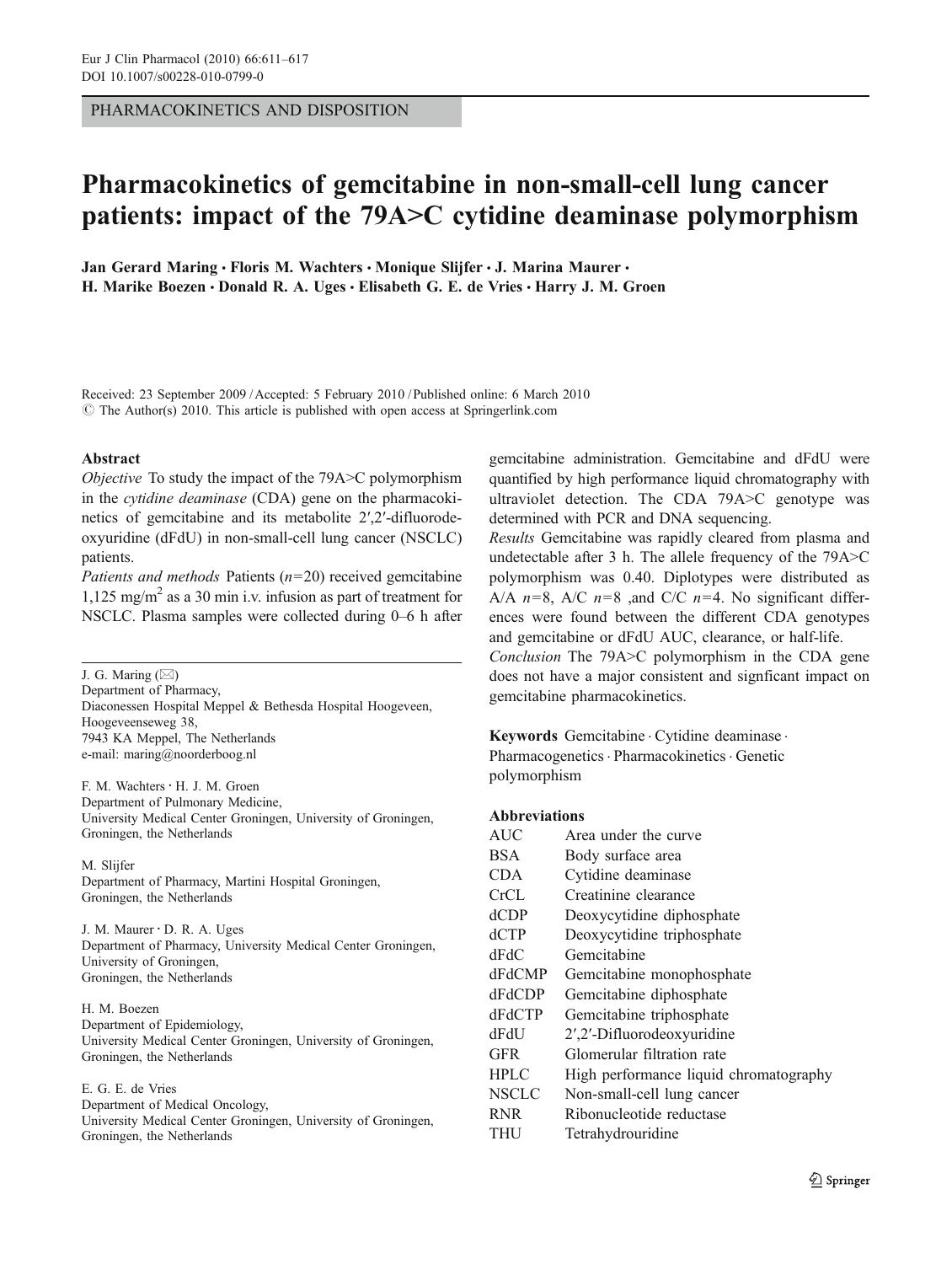#### Introduction

During the last decade, several new chemotherapeutic agents have been evaluated for their beneficial effect in patients with non-small-cell lung cancer (NSCLC). So far, gemcitabine plus cisplatin has emerged as one of the standard regimens for the treatment of advanced NSCLC [\[1](#page-5-0)]. Nowadays, this regimen is mainly used in patients with squamous cell histology [[2\]](#page-6-0).

Gemcitabine (2′,2′-difluorodeoxycytidine; dFdC) is a fluoropyrimidine antimetabolite that is transported into cells by equilibrative nucleoside transporters [[3](#page-6-0)]. Within the cell, gemcitabine is phosphorylated into gemcitabine monophosphate (dFdCMP) by deoxycytidine kinase (dCK) and thereafter into di- and triphosphates [\[4\]](#page-6-0). Gemcitabine triphosphate (dFdCTP) is incorporated in DNA, and subsequently only one deoxynucleotide molecule more can be inserted, which leads to the halt of DNA synthesis [\[5\]](#page-6-0). This process is amplified through inhibition of the enzyme ribonucleotide reductase (RNR) by gemcitabine diphosphate (dFdCDP). Inhibition of RNR leads to intracellular depletion of dCDP and dCTP, which favours the incorporation of dFdCTP into DNA [[6](#page-6-0), [7\]](#page-6-0).

Only a small part of the gemcitabine dose is responsible for the cytotoxic effects, since more than 90% of the dose is inactivated by the enzyme cytidine deaminase (CDA) into 2′,2′-difluorodeoxyuridine (dFdU). CDA is ubiquitous in the human body, catalyzing the hydrolytic deamination of (deoxy-) cytidine to (deoxy-)uridine. The total enzyme capacity of CDA in all organs and tissues determines the biotransformation rate of gemcitabine into dFdU and thereby indirectly the duration of exposure to gemcitabine. Interestingly, cloning of human CDA has revealed a 79A>C nonsynonymous coding single nucleotide polymorphism (cSNP) in exon 1 of the CDA gene corresponding with two protein variants with more than twofold difference in vitro deamination rates [[8,](#page-6-0) [9](#page-6-0)]. The A genotype corresponds to the wild type Lys-carrying enzyme and the C genotype to a Gln-carrying variant (Gln27 CDA). The wild type CDA enzyme has been reported to exert a 1.3 to 3.3-fold higher deamination rate of cytarabine than Gln27 CDA [\[8](#page-6-0)]. Thus, the pharmacokinetics of gemcitabine may also be affected by this genetic polymorphism.

The aim of the current study was to evaluate the impact of the common 79A>C cSNP in the CDA gene on the pharmacokinetics of gemcitabine and its metabolite dFdU in gemcitabine-treated NSCLC patients.

#### Patients and methods

Patient selection

This study was performed as a site study of a phase III trial of gemcitabine plus epirubicin versus gemcitabine plus cisplatin in advanced NSCLC patients [[10\]](#page-6-0). Patients had to meet the inclusion and exclusion criteria of the main study. In short, patients were included if they had stage III/IV NSCLC. No prior chemotherapy was allowed. Radiotherapy should have been completed at least 4 weeks before inclusion, and patients should have recovered from any toxic side effect. All patients had to have a performance status≤2 according to the Eastern Cooperative Oncology Group (ECOG) scale and a life expectancy of at least 12 weeks. An adequate bone marrow reserve and normal renal (creatinine clearance≥ 60 ml/min) and liver function were required. The glomerular filtration rate (GFR) was calculated according to the formula of Cockcroft and Gault [\[11](#page-6-0)]. Patients were excluded if they had active infections, second primary malignancies, uncorrected hypercalcemia, or an LVEF≤45% measured by multiple gated acquisition (MUGA) scan. A detailed description of the inclusion and exclusion criteria is published elsewhere [\[10](#page-6-0)]. The local medical ethics committee of the hospital approved the protocol. All patients gave written informed consent before study entry including genotyping procedures.

Treatment and sample collection

Gemcitabine (Gemzar®, Lilly, Nieuwegein, the Netherlands) in a dose of  $1,125 \text{ mg/m}^2$  in 250 mL 0.9% NaCl solution was administered intravenously as a 30 min infusion. Patients cotreated with epirubicin received the epirubicin dose after completion of the gemcitabine infusion. The cisplatin dose was administered the day after the gemcitabine infusion.

Blood sampling Blood sampling was carried out on the first day of the first chemotherapy cycle. For pharmacokinetic sampling, a cannula was placed intravenously in the arm of the patient contralateral to the side of drug administration. Blood samples of 9 mL were collected in heparinized tubes containing 0.25 mg tetrahydrouridine (THU) in 50 μL water, just before chemotherapy and at  $t=25$ , 40, 50, 60, 75, 90, 105, 120, 150, 180, 270, and 360 min after the start of the gemcitabine infusion. Blood samples were immediately placed on ice and centrifuged at 2,500g for 10 min within 1 h after collection. Plasma samples were stored at −80°C until further analysis.

Genotyping material Harvesting of oral mucosa cells was performed before chemotherapy by thorough mouth rinsing for 30 s with 5 mL 0.9 % NaCl solution. The cell suspension was collected in plastic cups and subsequently placed on ice. Within 1 h after collection, the cell suspension was centrifuged for 10 min at 190g at 4°C. The supernatant was discarded and cells were washed in 10 mL ice cold phosphate buffered saline, pH=7.40 (PBS) and centrifuged for 10 min at 190g at 4°C. The pellet was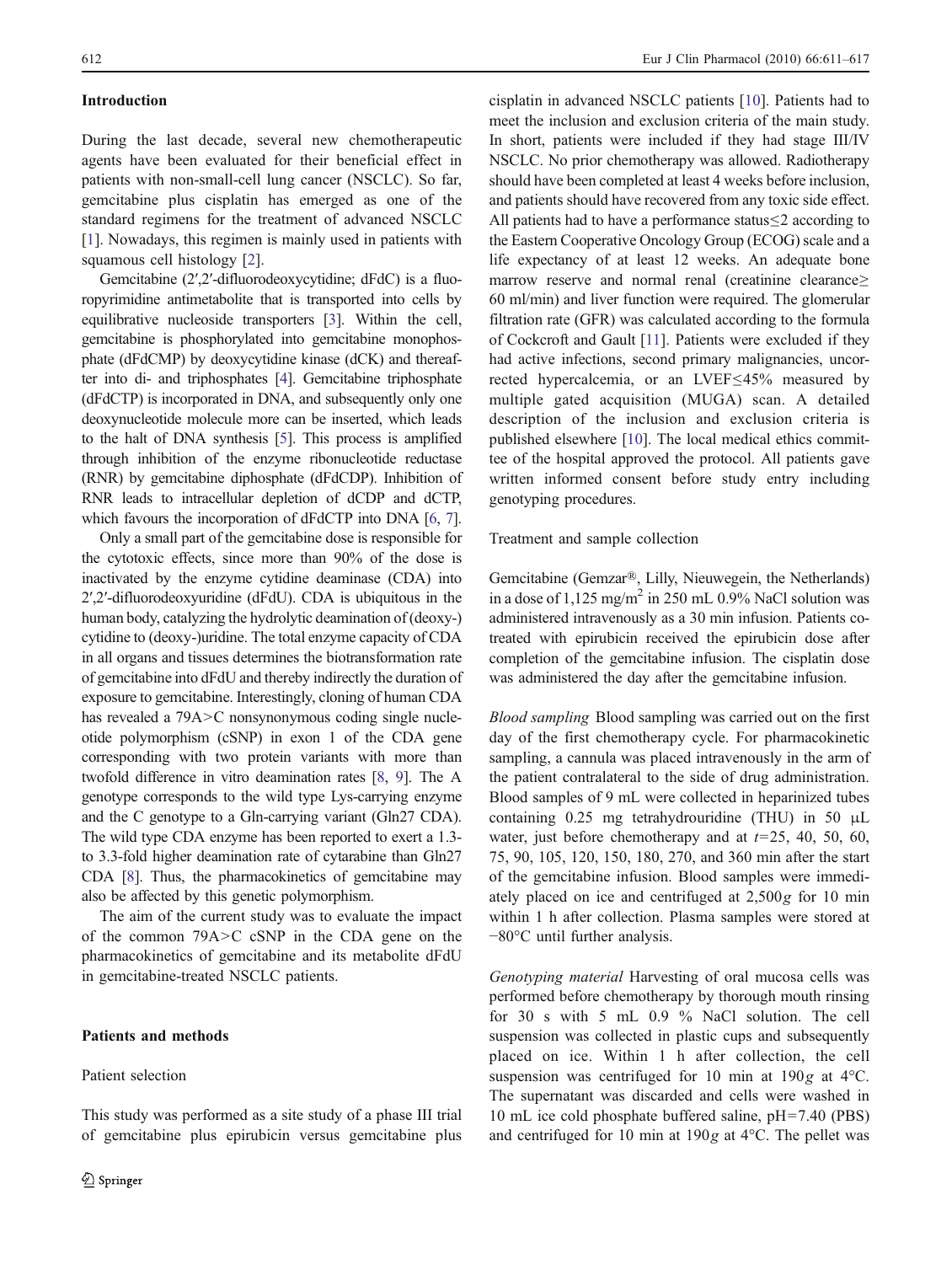resuspended in 1 mL ice cold PBS. The remaining suspension was transferred to a microcentrifuge cup and centrifuged briefly  $(15 s)$  at  $10,000g$ . The supernatant was discarded, and the pellet was kept frozen at −80°C until further analysis.

#### Pharmacokinetic analysis

Gemcitabine hydrochloride and dFdU were obtained from Eli Lilly (Indianapolis, IN). Tetrahydrouridine was purchased from Calbiochem (La Jolla, CA). All other chemicals were of standard analytical grade. The analysis of gemcitabine and dFdU in plasma was carried out by high performance liquid chromatography as described by Freeman et al. [\[12](#page-6-0)].

#### Cytidine deaminase genotyping

The CDA exon 1 polymorphism (C/A) at codon position 27 was genotyped by direct sequencing, in both directions, of PCR-amplified genomic DNA.

First, the CDA region flanking the polymorphic site was amplified using PCR with forward primer 5′- AGTAG CTTCCCCTTCCAGTAGC and reverse primer 5′-CCTC TTCCTGTACATCTTCCTCTG. The 25 μL reactions contained 2.5 units Taq polymerase (Amersham Biosciences, Uppsala, Sweden); 0.5 mM dNTP mix (Roche Diagnostics, Mannheim, Germany); 1x PCR buffer (Roche Diagnostics), 0.05 mM  $MgCl<sub>2</sub>$ ; 0.2 µM of each primer; and approximately 50 ng genomic DNA. The amplification was performed on a PTC-225 thermal cycler (MJ Research, Waltham, MA), using a stepdown protocol. The first five cycles were carried out at 94°C, 65°C, and 72°C, each for 30 s. The next five cyles were carried out at 94°C, 63°C, and 72°C, each for 30 s. The last 25 cyles were at 94°C, 60°C, and 72°C, each for 30 s. Following cycling the PCR products were purified with the Qiagen Qiaquick PCR purification kit (Westburg, Leusden, the Netherlands). Subsequently, 100 ng of the purified PCR product was cycle sequenced with a Dyeterminator kit (US81090, Amersham Biosciences, Roosendaal, the Netherlands) in a thermal cycler (MJ Research), using 0.05 mM sequencing primer. For the reverse reaction, the same primer was used as in the PCR, but for the forward reaction an internal primer was used (5′-GGTACCAA CATGGCCCAGAAG). After the cycle reaction the sequencing products were cleaned on a Sephadex plate (Amersham Biosciences) by centrifugation for 5 min at 910g. The eluted sample was vacuum dried for 45 min at 65°C. Finally, 20 μL of loading solution (Amersham Biosciences) was added to dissolve the sequencing products. The samples were analyzed on a MegaBACE 1000 capillary sequencer (Amersham Biosciences) by injecting the samples for 45 s at 3 kV and running them for 5 h at 4 kV. The data were processed with Sequence Analyzer 3.0 (Amersham Biosciences) and Seqman II (DNASTAR, Madison, WI).

#### Pharmacokinetic modelling

Pharmacokinetic data were analyzed with the Mw\Pharm software package (version 3.5; MediWare, Groningen, the Netherlands) using the KinFit module. For gemcitabine and its metabolite dFdU, the AUC (using the trapezoid rule), clearance, distribution volume, and elimination half-lives were calculated by non-compartmental analysis.

#### Statistical analysis

Patient data were grouped according to genotype. Differences in laboratory and demographic data between groups were tested using the Mann-Whitney test.

CDA genotype-related differences in pharmacokinetic data were investigated by analyzing the wild type AA genotype patient group against the combined heterozygote AC and homozygote CC genotype patient group using the Mann-Whitney test. We assumed an effect of 30% of the alternative genotype on the gemcitabine AUC as clinically relevant. From the literature, the allele frequency of the wild type genotype was estimated at 0.7, and therefore an almost equal distribution of patients in AA wild type (49%) and combined homozygote CC plus heterozygote AC (51%) patient groups was expected. We calculated that group sample sizes of 10 and 10 were needed to achieve 92% power to detect a difference of 30% between the null hypothesis that both group means are equal and the alternative hypothesis that the mean AUC of the mutant group is 30% larger, with group standard deviations of 20% and with a significance level of 0.05 using a two-side Mann-Whitney test assuming that the actual distribution is logistic.

Additionally, differences between uncombined CDA genotype groups regarding gemcitabine AUC, clearance, and half-life were also analyzed using the Kruskall-Wallis test. Statistical analyses were performed using the SPSS 14.0 statistical package (SPSS 2005, Chicago, IL). Power calculations were performed using NCSS 2004 Statistical & Power Analysis Software (NCSS, Kaysville, UT).

#### Results

## Patients

A total number of 20 patients were included. Patients were grouped according to CDA genotype. Patient characteristics are presented in Table [1.](#page-3-0)

The groups were comparable with respect to demographic parameters, renal function, and liver enzymes. All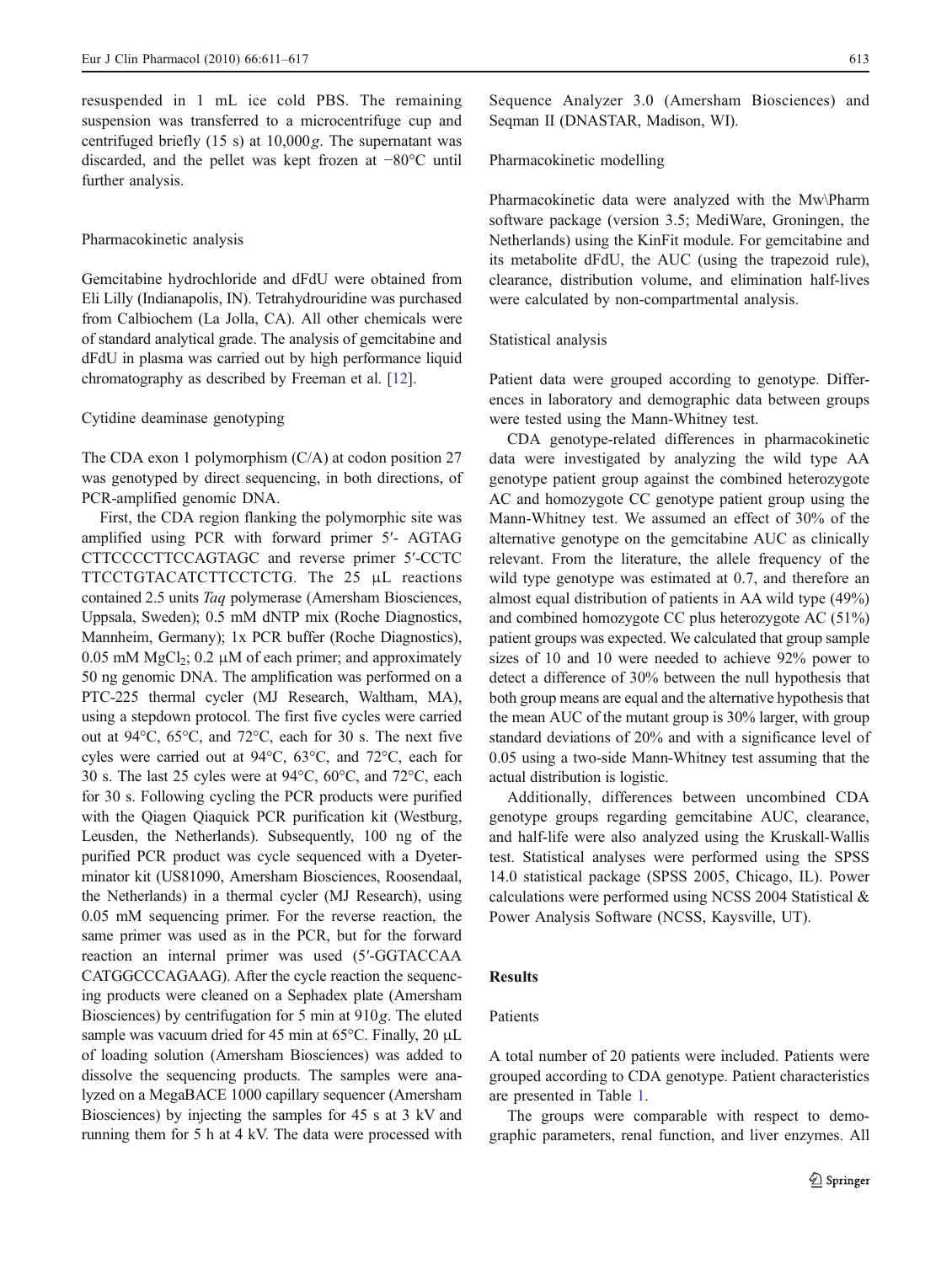|                                        | All patients $(n=20)$ |                   | Cytidine deaminase genotype subgroups |                      |  |  |  |  |  |  |  |  |
|----------------------------------------|-----------------------|-------------------|---------------------------------------|----------------------|--|--|--|--|--|--|--|--|
|                                        |                       | A/A $(n=8)$       | A/C $(n=8)$                           | $C/C$ ( <i>n</i> =4) |  |  |  |  |  |  |  |  |
| Gender (M/F)                           | 17/3                  | 8/0               | 6/2                                   | 3/1                  |  |  |  |  |  |  |  |  |
| Age (years)                            | $65(44-73)$           | $67(55-73)$       | $65(57-73)$                           | 59 (44–73)           |  |  |  |  |  |  |  |  |
| Weight (kg)                            | $77(58-97)$           | $81(60 - 97)$     | $75(58-87)$                           | $85(63-88)$          |  |  |  |  |  |  |  |  |
| Length $(cm)$                          | $175(161-192)$        | $177(168-193)$    | $173(161-185)$                        | 182 (169–192)        |  |  |  |  |  |  |  |  |
| BSA $(m^2)$                            | $1.93(1.61-2.27)$     | $2.00(1.69-2.27)$ | $1.90(1.61-2.03)$                     | $2.09(1.72 - 2.13)$  |  |  |  |  |  |  |  |  |
| Creatinine $(\mu \text{mol/l})$        | 78 (49-119)           | $80(60-119)$      | 75 (49–99)                            | $81(66-92)$          |  |  |  |  |  |  |  |  |
| $CrCl$ (ml/min) (normal: $>60$ )       | $97(51-134)$          | $97(51-130)$      | $88(64-106)$                          | $104(59-134)$        |  |  |  |  |  |  |  |  |
| AST $(U/l)$ (normal: <45)              | $22(15-35)$           | $22(12-35)$       | $22(15-28)$                           | $21(17-27)$          |  |  |  |  |  |  |  |  |
| ALT $(U/l)$ (normal: <45)              | $27(7-47)$            | $23(7-32)$        | $29(15-47)$                           | $26(12-36)$          |  |  |  |  |  |  |  |  |
| Bilirubin ( $\mu$ mol/l) (normal: <20) | $10(6-17)$            | $10(6-16)$        | $10(6-17)$                            | $10(9-11)$           |  |  |  |  |  |  |  |  |
| Co-treatment                           |                       |                   |                                       |                      |  |  |  |  |  |  |  |  |
| Epirubicin                             | 10                    | 5                 | 3                                     | 2                    |  |  |  |  |  |  |  |  |
| Cisplatin                              | 10                    | 3                 | 5                                     | 2                    |  |  |  |  |  |  |  |  |

#### <span id="page-3-0"></span>Table 1 Patient characteristics

Values are medians with the ranges in parentheses

patients, except one, had AST levels below the upper limit of normal. Two patients had a slightly reduced creatinine clearance (CrCL), between 50 and 60 ml/min. Coadministration of epirubicin and cisplatin was equally distributed within and between groups.

observed between the wild type AA genotype group and the combined heterozygote AC and homozygote CC genotype group, using the Mann-Whitney test. Additionally, in the Kruskal-Wallis analysis, we found no significant differences in gemcitabine AUC, clearance, or serum halflife among the different CDA genotypes (see Table [2\)](#page-4-0).

#### Pharmacokinetics

Mean pharmacokinetic curves of gemcitabine and dFdU in plasma are presented in Fig. 1 according to the different genotypes. Gemcitabine was rapidly cleared from plasma and undetectable after 3 h in all patients. The pharmacokinetic data are presented in Table [2.](#page-4-0)

The influence of the presence of epirubine on gemcitabine pharmacokinetics was checked by grouping the patients according to treatment schedule (gemcitabine plus cisplatin or gemcitabine plus epirubicine). No difference in gemcitabine pharmacokinetics was measured between the two groups using the Mann-Whitney U-test.

#### Pharmacogenetic analysis

The gemcitabine pharmacokinetic data of all 20 patients were analyzed with respect to the impact of the 79A>C polymorphism in the CDA gene. The frequencies of the A/A, A/C, and C/C genotypes were 0.40, 0.40, and 0.20 respectively. The allele frequency of the 79A>C polymorphism was 0.40 in our study. Detailed data are presented in Table [2](#page-4-0). The mean pharmacokinetic curves of gemcitabine and dFdU according to CDA genotype are presented in Fig. 1. No differences in pharmacokinetic parameters were



Fig. 1 Pharmacokinetics of gemcitabine and its metabolite dFdU after a 30 min infusion of 1,125 mg/m<sup>2</sup> gemcitabine grouped according to genotype of the cytidine deaminase 79A>C polymorphism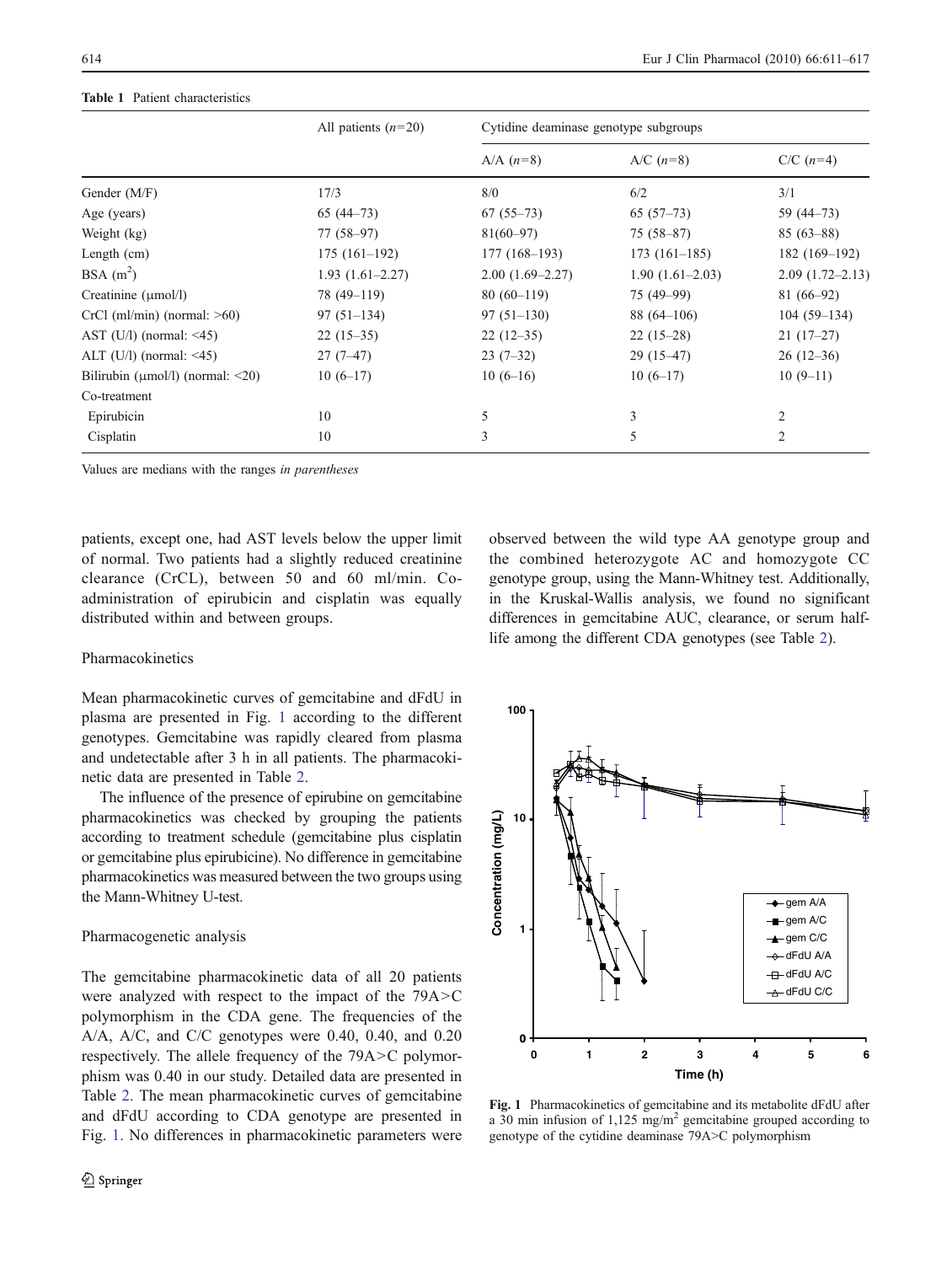<span id="page-4-0"></span>

|                                         | P-value <sup>b</sup> (KW)             |                                      |                          | 0.988                             | 0.137                        | 0.736                         | 0.094                         |      | 0.648<br>0.419                                                        |
|-----------------------------------------|---------------------------------------|--------------------------------------|--------------------------|-----------------------------------|------------------------------|-------------------------------|-------------------------------|------|-----------------------------------------------------------------------|
|                                         | P-value <sup>a</sup> (MW)             |                                      |                          | 0.939                             | 0.316                        | 0.537                         | 0.316                         |      | 0.589<br>0.190                                                        |
|                                         |                                       | A/C+C/C $(n=12)$                     | 2,093 (1,935-2,800)      | 8.6 $(6.0 - 17.3)$                | 70 (39-105)                  | 232 (118-466)                 | $0.21(0.08 - 0.31)$           |      | 56.1 (44.6-81.1)<br>2.13 (1.62-4.25)                                  |
|                                         |                                       | $C/C$ $(n=4)$                        | 2,359 (1,935-2,800)      | $9.7(6.0 - 12.9)$                 | $52(39 - 78)$                | 248 (164-466)                 | $0.16(0.08 - 0.21)$           |      | $60.6(53.9 - 81.1)$<br>2.21 (1.67-3.80)                               |
|                                         |                                       | $(n\!=\!8)$<br><b>A/C</b>            | $2,024$ $(2,000-2,200)$  | 8.6 $(7.1 - 17.3)$                | $(59 - 105)$<br>75           | 232 (118-300)                 | $0.23(0.17-0.31)$             |      | 55.8 (44.6-71.8)<br>$2.14(1.62 - 4.25)$                               |
|                                         | Cytidine deaminase genotype subgroups | $(n = 8)$<br>$\mathbb{A}/\mathbb{A}$ | (00)<br>2,199 (1,970-2   | $8.7(6.1 - 22.2)$                 | 83 (37-120)                  | 251 (106-328)                 | $0.26(0.08 - 0.48)$           |      | 2.49 (2.09-5.32)<br><u>ଚ</u><br>64.7 (46.8-98                         |
|                                         | All patients $(n=20)$                 |                                      | 2,098 (1,935-2,800)      | $8.6(6.0-22.2)$                   | $72(37-120)$                 | 246 (106-466)                 | $0.22(0.08 - 0.48)$           |      | $60.5(44.6 - 98.6)$<br>2.43 (1.62-5.32)                               |
| Gemcitabine pharmacokinetics<br>Table 2 |                                       |                                      | Gemcitabine<br>Dose (mg) | $AUC_{0\rightarrow 3 h}$ (mg·h/L) | $V_{\text{distribution}}(L)$ | $Cl_{\text{metabolic}} (L/h)$ | $\rm T_{1/2}$ elimination (h) | dFdU | $AUC_{0\rightarrow 3 h}$ (mg·h/L)<br>$\mathcal T$ 1/2 elimination (h) |

smaller differences in pharmacokinetic parameters may have gone unnoticed. In the post-hoc statistical analysis, we found a much larger variation in gemcitabine AUC values, ranging from 30–50%, than the initially expected 20%. As a result we achieved only 25% power to detect a difference. We reasoned however that, due to the fact that the data in both groups largely overlap, it seems very unlikely that dose adjustment according to CDA genotype will become clinically feasible, if a difference might exist.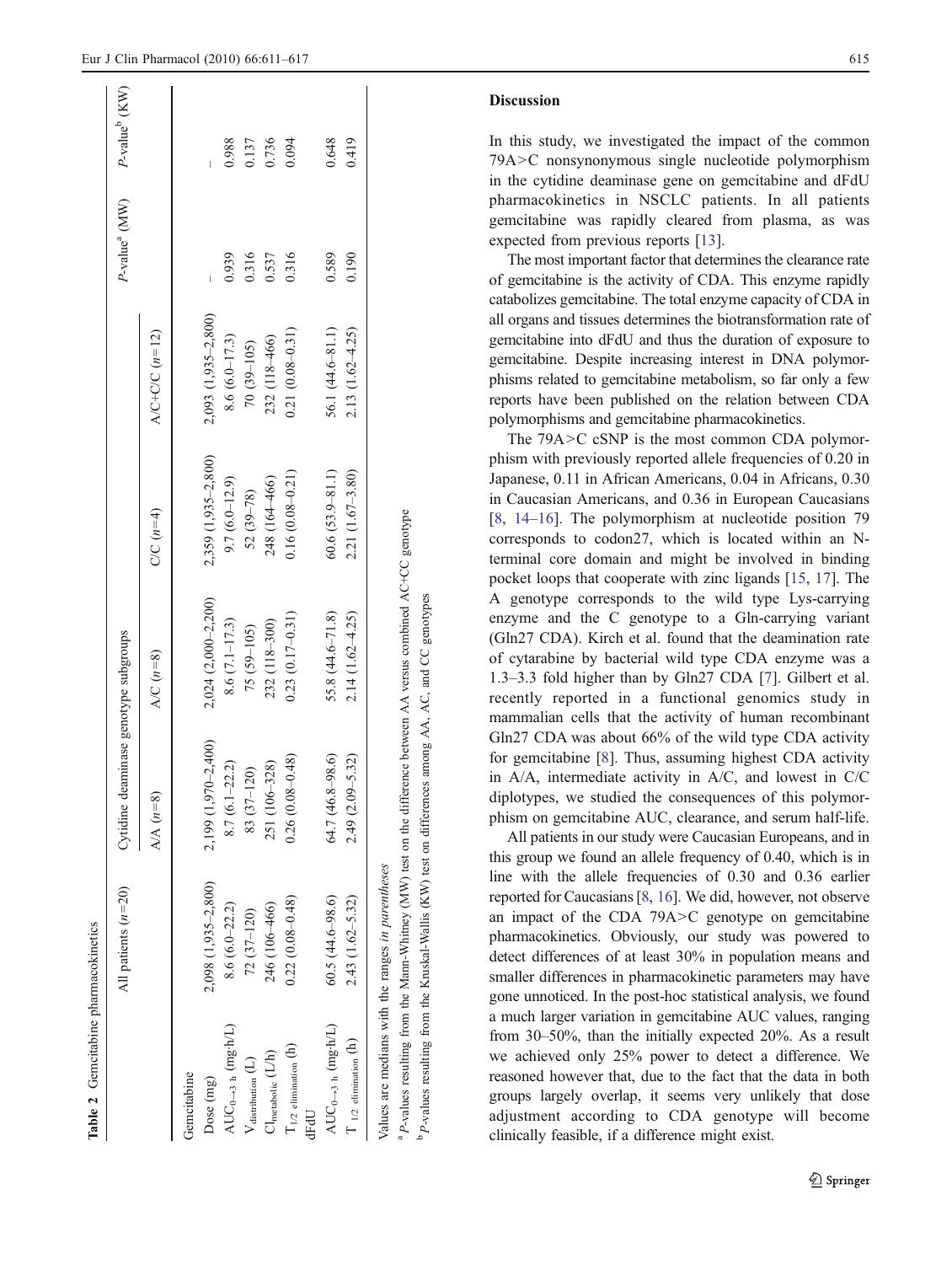<span id="page-5-0"></span>Interestingly, this matter has recently been elucidated, as, in parallel with our study, Sugiyama et al. investigated the 79A>C polymorphism in a population of 251 Japanese patients. In line with our data, they could not detect any effect of the 79A>C polymorphism on the gemcitabine pharmacokinetics after a 30 min 800–1,000 mg/m<sup>2</sup> infusion [\[14](#page-6-0)]. It is important to realize that the two studies differ with respect to administered gemcitabine dose and patient ethnicity. The mean dose in our study was 38% higher as a result of both a higher standard dose  $(1,125 \text{ mg/m}^2)$  and generally higher body surface area (BSA) values in Caucasians. Obviously, these factors do not change or modulate the observed lack of impact on pharmacokinetic outcomes of the 79A>C polymorphism.

One explanation for our findings may be a far more complex regulation of CDA gene transcription, leading to substantial interindividual differences in quantities of CDA enzyme, unrelated to the 79A>C polymorphism. Although Kirch et al. [\[8](#page-6-0)] and Gilbert et al. [[9\]](#page-6-0) demonstrated reduced enzyme activity with the 79A>C polymorphism using in vitro deamination of ara-C and dFdC, respectively, it is possible that additional polymorphisms within CDA also influence enzyme activity or that variants in other enzymes in gemcitabine metabolism play a greater than expected role. Other studies have shown that the CDA '5 flanking region contains numerous potential transcription factor binding sites that can cause variations in transcription [\[18](#page-6-0)]. Unfortunately, we did not perform direct measurement of CDA activity in our patients and thus could not check the genotype-phenotype relation at the enzyme level.

Moreover, we hypothesized that possibly the total capacity of CDA in the body may far exceed the amount needed to cope with plasma levels resulting from 800–  $1,125 \text{ mg/m}^2$  gemcitabine doses. In that case, differences in pharmacokinetics may only become manifest at much higher plasma concentrations when Michaelis-Menten enzyme saturation is becoming relevant.

Finally, the pharmacokinetic results might have been dispersed as a result of co-administration of other chemotherapeutic agents. Indeed, all patients in our study received combined chemotherapy, but cisplatin was administered on day 2 and therefore did not interact with our results. We analyzed that co-administration of epirubicin did not influence the pharmacokinetics of gemcitabine, which is in line with previously reported findings regarding the pharmacokinetics of both drugs when combined in treatment schedules [\[19](#page-6-0)–[21\]](#page-6-0).

Although we could not demonstrate an effect of the CDA 79A>C polymorphism on gemcitabine pharmacokinetics, the polymorphism still may be relevant at the cellular level. Bathla et al. recently demonstrated that the post-induction treatment-related mortality in children treated for acute myeloid leukemia with high dose cytarabine was significantly higher in children bearing the CC compared to the AC or AA genotype [\[22](#page-6-0)]. Cytarabine and gemcitabine share a common metabolic pathway. Furthermore, Tibaldi et al. showed that the wild type CDA Lys27Lys (AA) genotype was associated with better clinical outcome, longer time to progression, and overall survival [\[23](#page-6-0)]. Interestingly, they also found an increased CDA enzymatic activity in red blood cells associated with the CDA Gln/Gln (CC) genotype. Although these findings contradict previous results from in-vitro functional genomics experiments by Kirch et al. and Gilbert et al., this clinical study illustrates that the association between genotype and treatment efficacy may be quite complex.

Recently two new polymorphisms in the CDA gene were reported. These concern the 208G>A and 435T>C polymorphism with allele frequencies of 0.04 and 0.30 in Japanese patients, respectively [\[15](#page-6-0)]. The 208G>A polymorphism produces an alanine-to-threonine substitution (Ala70Thr) within the conserved catalytic domain. Introduction of this gene in yeast null mutants resulted in a 20% reduction of the 50% inhibitory concentration value for cytarabine [[15\]](#page-6-0). Sugiyama et al. also studied both variants and found a decreased gemcitabine clearance in patients with the 208G>A polymorphism [\[14\]](#page-6-0). However, the 208G>A polymorphism has not been detected so far in Caucasians and was therefore not included in our study. The 435T>C polymorphism (Thr145Thr) does not encode for an amino acid change. Since an impact of this silent 425T>C polymorphism on CDA enzyme activity was expected to be less probable, we did not include this polymorphism in our investigations.

### Conclusions

We conclude that the common 79A>C CDA polymorphism does not have a major consistent, significant effect on gemcitabine plasma clearance. The full pharmacogenetic picture of CDA in relation to gemcitabine clearance and gemcitabine pharmacodynamics may nevertheless be quite complex and can only be elucidated in large clinical trials.

Conflict of interest An unrestricted research grant from Eli Lilly, Nieuwegein, the Netherlands, was received for this study.

Open Access This article is distributed under the terms of the Creative Commons Attribution Noncommercial License which permits any noncommercial use, distribution, and reproduction in any medium, provided the original author(s) and source are credited.

## References

1. Schiller JH et al (2002) Comparison of four chemotherapy regimens for advanced non-small-cell lung cancer. N Engl J Med 346:92–98